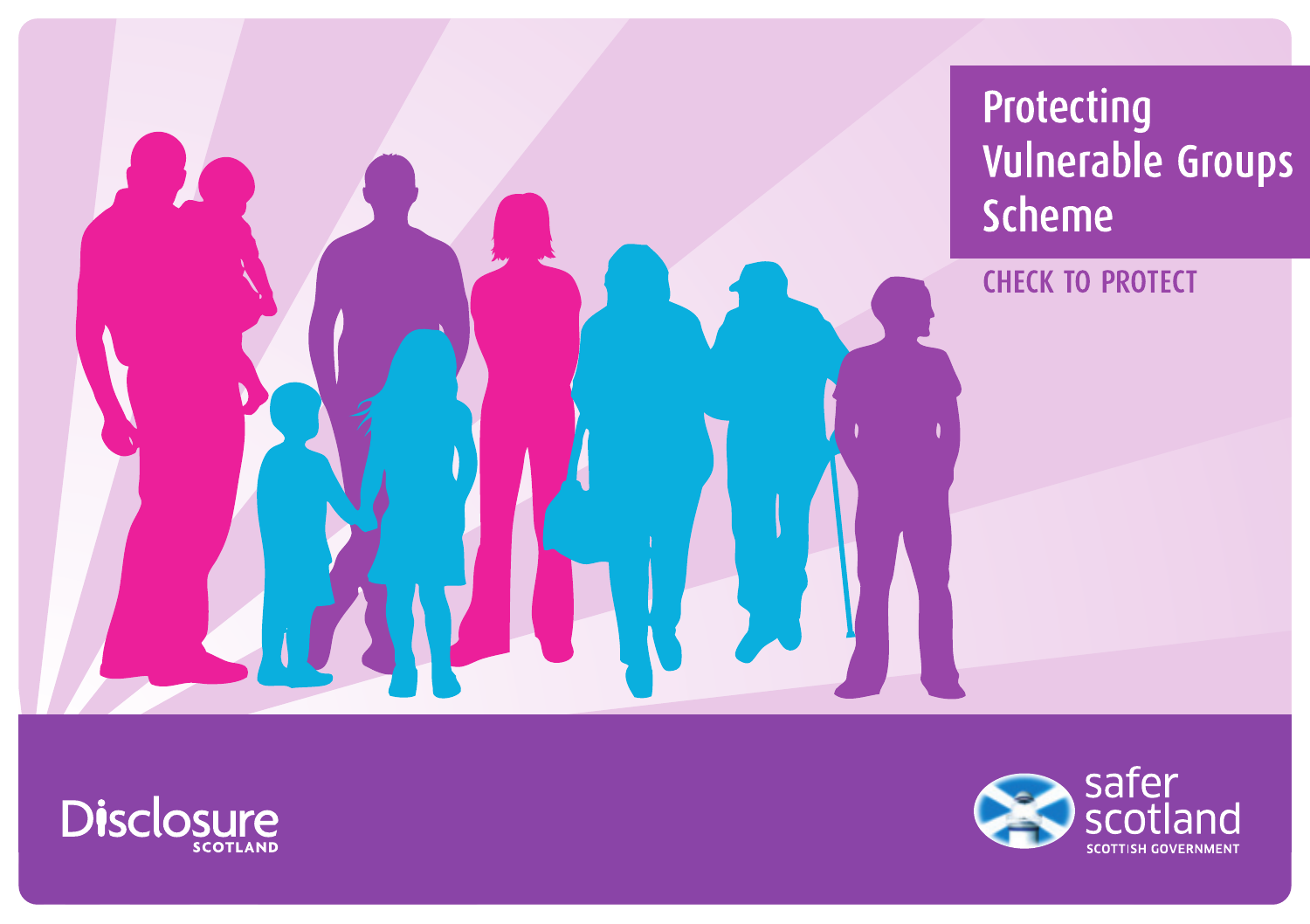## **1. INTRODUCTION**

In 2010, the Scottish Government is introducing a new membership scheme that will replace and improve upon the current disclosure arrangements for people who work with vulnerable groups. The Protecting Vulnerable Groups Scheme (PVG Scheme) will:

- **–** help to ensure that those who have regular contact with children and protected adults through paid and unpaid work do not have a known history of harmful behaviour,
- **–** be quick and easy to use, reducing the need for PVG Scheme members to complete a detailed application form every time a disclosure check is required,
- **–** strike a balance between proportionate protection and robust regulation and make it easier for employers to determine who they should check to protect their client group.

This booklet aims to provide broad information about the PVG Scheme. It is available in different online formats and in hard copy so that groups and organisations can distribute it easily to their staff, volunteers, members and clients. More detailed information about the PVG Scheme, including frequently asked questions, is available on the Scottish Government website. Website addresses and contact information are on pages 11 and 12.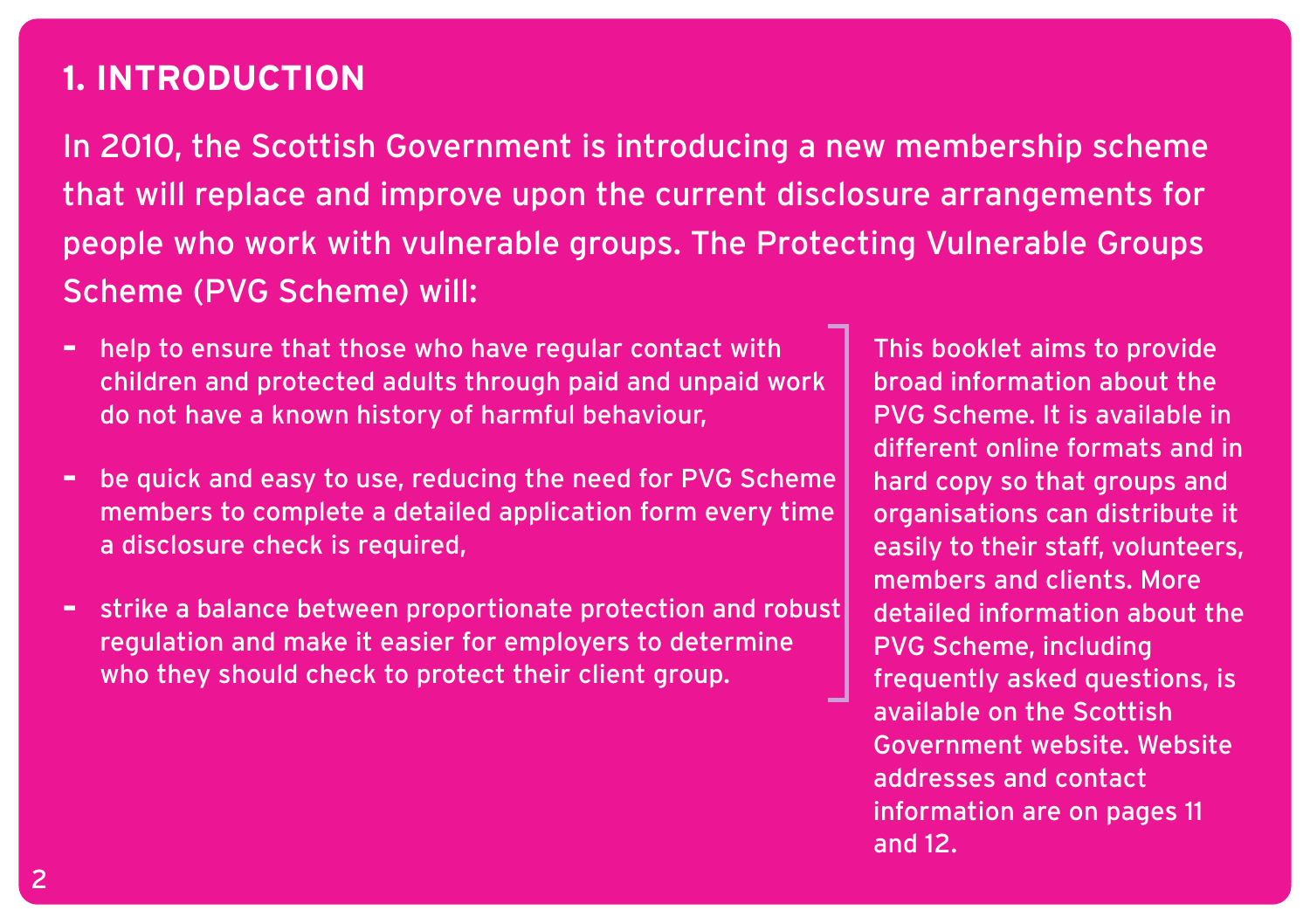## **2. BACKGROUND**

The PVG Scheme is Scotland's response to the principal recommendation of the Bichard Inquiry Report which was undertaken following the tragic murders in Soham in 2002. This recommendation called for a registration system for all those who work with children and vulnerable adults in the UK that would confirm that there is no known reason why an individual should not work with these client groups.

The Scottish Government is committed to helping local communities flourish and become stronger, safer places to live. It has built upon what has been learned from current disclosure and disqualification services in Scotland to develop an efficient membership scheme that will strengthen protection for vulnerable groups and reduce bureaucracy.

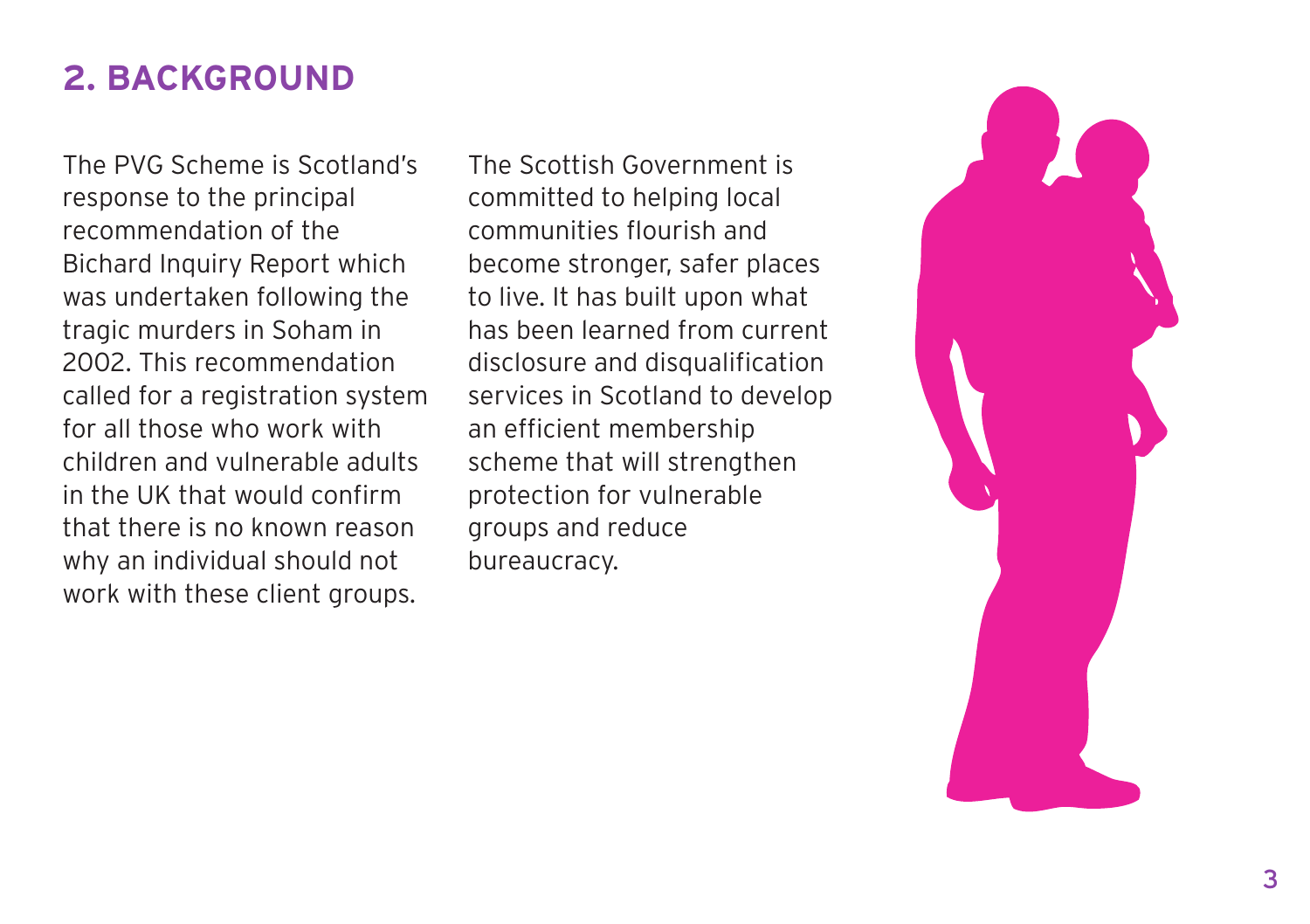#### **3. WHO WILL THE PVG SCHEME AFFECT?**

The PVG Scheme will affect a wide and diverse range of organisations and groups across the statutory, voluntary and private sectors that provide services, activities and amenities for children and protected adults. It is expected that between 700,000 and 800,000 people in paid and unpaid regulated work will, over time, become PVG Scheme members. Guidance and training on the scope of regulated work will be available for groups and organisations in the run up to the scheme going live.

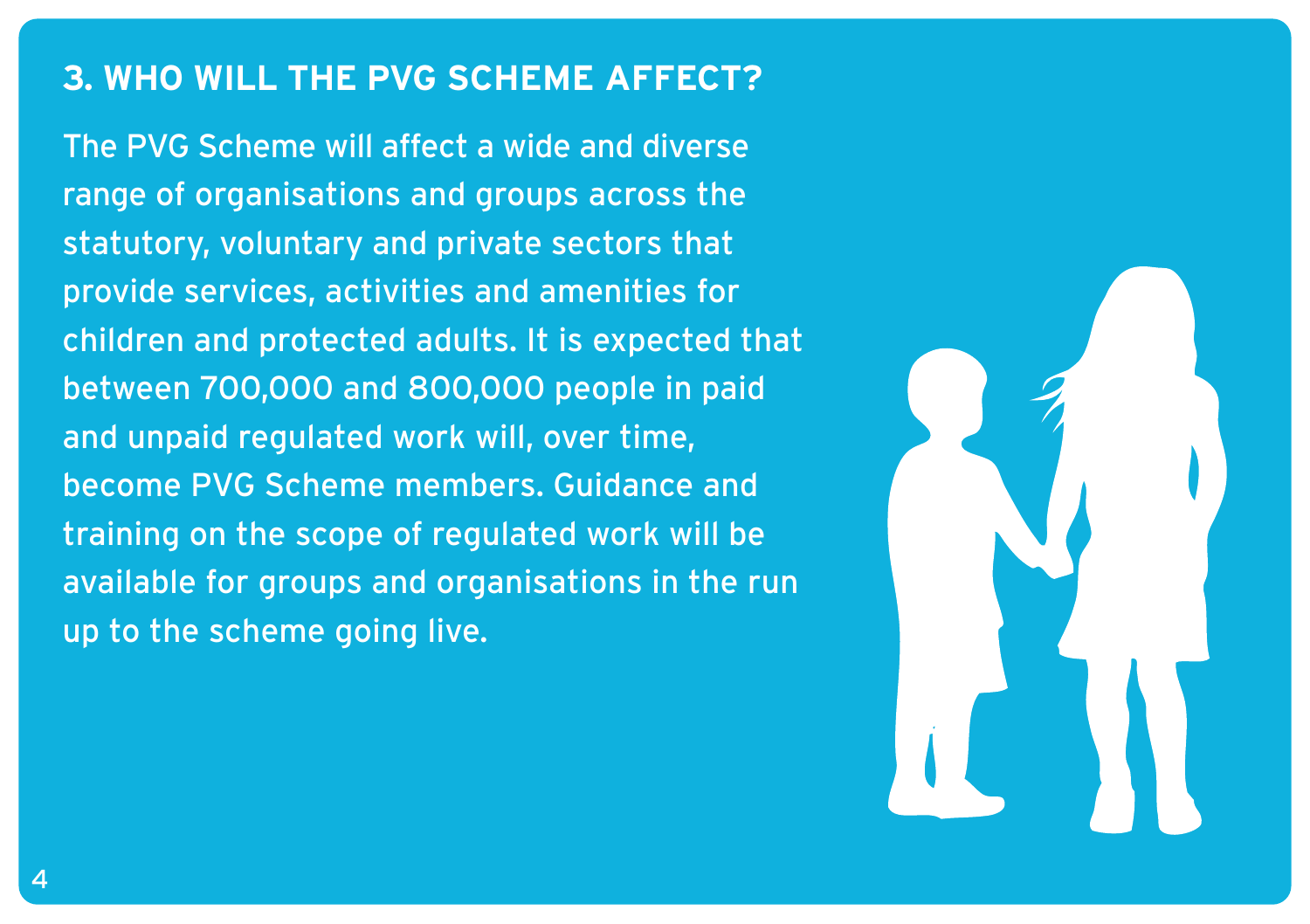## **4. HOW WILL THE PVG SCHEME WORK?**

The PVG Scheme will be managed and delivered by Disclosure Scotland which, as an agency of Scottish Government, will take on additional responsibilities. This will include taking decisions, on behalf of Scottish Ministers, about who should be barred from working with vulnerable groups.

As well as strengthening safeguards for children, the PVG Scheme will improve protection for adults because, for the first time in Scotland, there will be a list of those who are barred from working with protected adults (there is already a list of those who are barred from working with children). A protected adult is a person, aged 16 or over, who receives one or more type of care or welfare service either regularly or for a short period of time.

People who work, on a regular basis, with vulnerable groups will join the PVG Scheme and, from then on, their membership records will be automatically updated if any new vetting information arises. Vetting information is conviction information retrieved from criminal justice systems and non-conviction information held by the police that is considered relevant.

Continuing to collect vetting information, after a person becomes a PVG Scheme member, will help to ensure that new information indicating that they might pose a risk to vulnerable groups can be acted upon promptly. In the vast majority of cases, there will be no new vetting information that is relevant to work with vulnerable groups.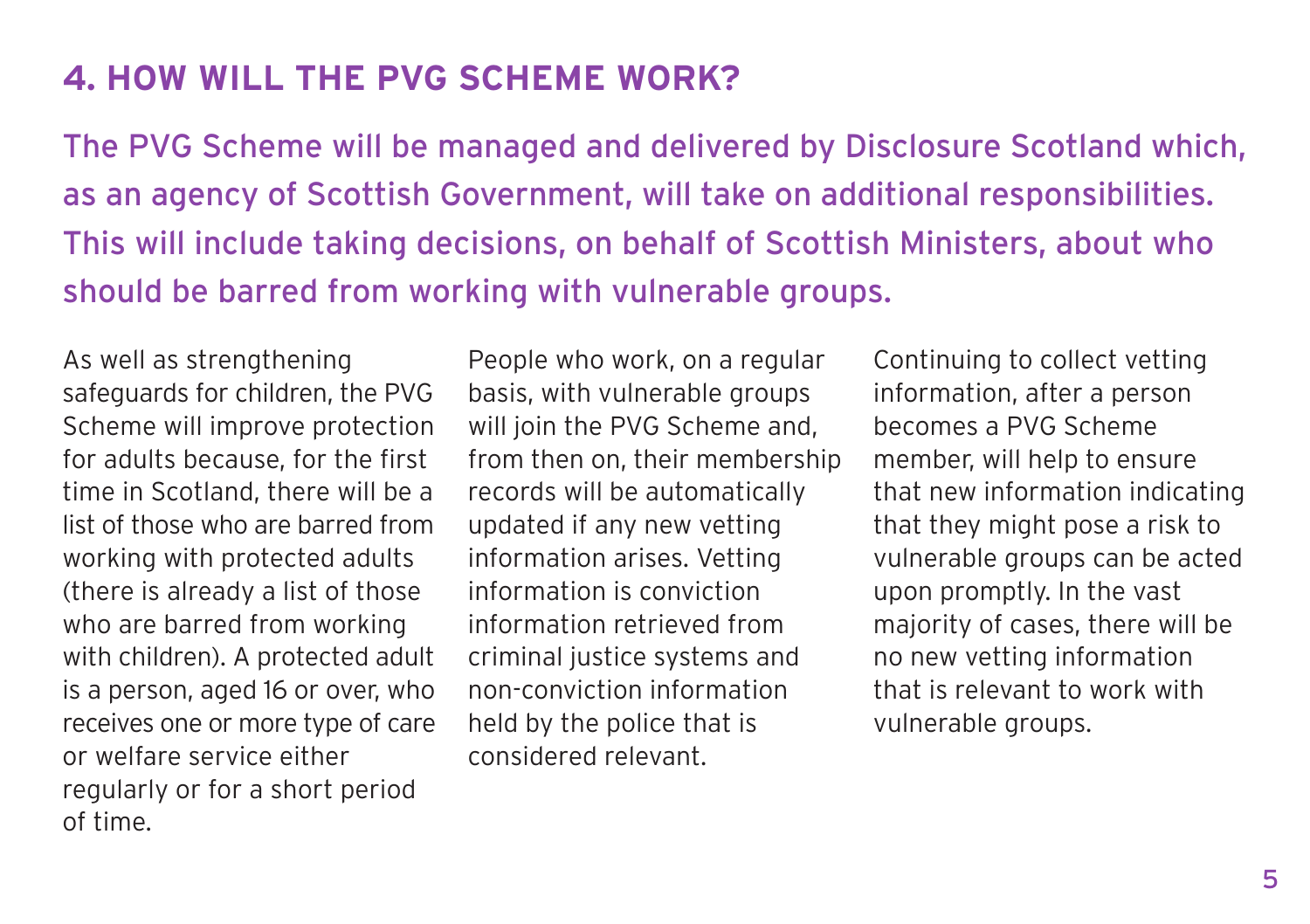

In addition, groups and organisations will be able to make a referral to Disclosure Scotland if they become concerned that an individual has behaved in a harmful way towards vulnerable groups. Robust procedures and clear guidance will be available to ensure that groups and organisations make appropriate and fair referrals.

In instances when vetting or referral information indicates that a person may pose a risk to vulnerable groups, Disclosure Scotland will consider all the information available before deciding whether a person should be placed under consideration for listing on one of both of the barred lists. If a

person is under consideration for listing, Disclosure Scotland will be able to obtain further information from other sources, such as employers or regulatory organisations.

Decisions about barring will involve a thorough and fair process. The person will have access to all the information being considered and they will be able to submit written representation to the PVG Scheme. While under consideration for listing, the person can continue to work with vulnerable groups but all organisations and groups known to have an interest in them will be notified that their PVG Scheme membership status has changed.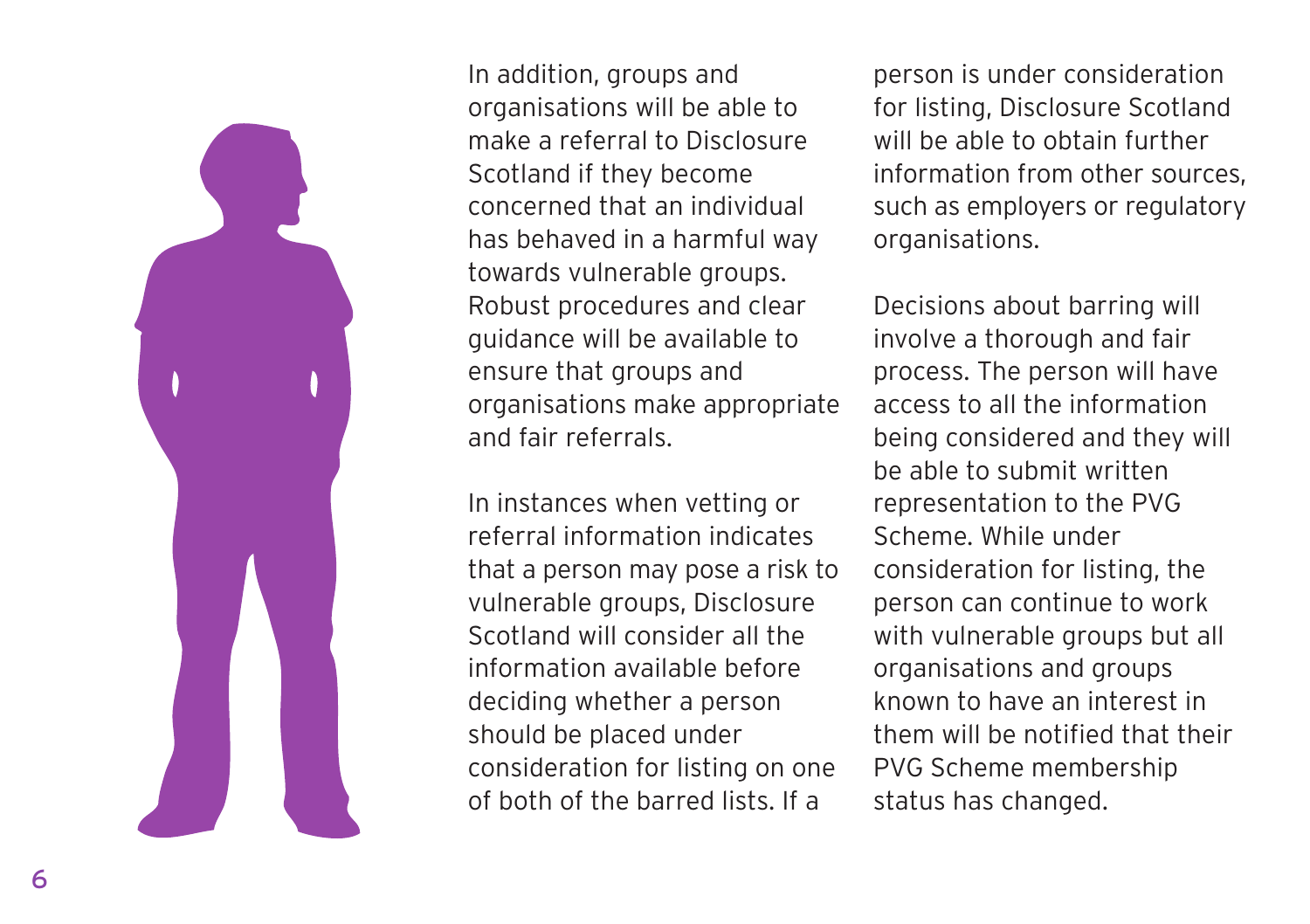If, after careful assessment, a person is considered a risk and therefore, unsuitable to work with children or protected adults, or both, Disclosure Scotland will list them on one or both of the barred lists. This means that the person will not be able to become a PVG Scheme member in relation to one or both areas of work. It will be an offence for a barred person – and for an organisation to permit that person – to undertake such work. An appeals procedure will be in place for anyone wishing to challenge a barring decision.

A person who is barred from working with children, protected adults or both, in Scotland, will also be barred throughout the rest of the UK and vice-versa as the PVG Scheme will dovetail

with the systems being developed for England, Wales and Northern Ireland.

The PVG Scheme introduces different types of disclosures which aim to suit different needs and make the system as quick and efficient as possible. There is more information about the different disclosure types on the Scottish Government website.

One of the benefits of becoming a PVG Scheme member is that it will significantly reduce the need for people to complete a detailed application form every time their circumstances change.

Another benefit is that organisations and groups, as part of their safe recruitment processes, will be able to do a quick and simple check to verify that a person is a PVG Scheme member and therefore not barred from working with children or protected adults or both.

Checks for volunteers working in the voluntary sector, with vulnerable groups, will continue to be free.

The PVG Scheme will also strengthen protection for vulnerable groups in instances where people are employed on a personal basis. Personal employers – such as a parent who employs a sports coach for their child or a person employing a personal carer – will be able to check that a person is a PVG Scheme member.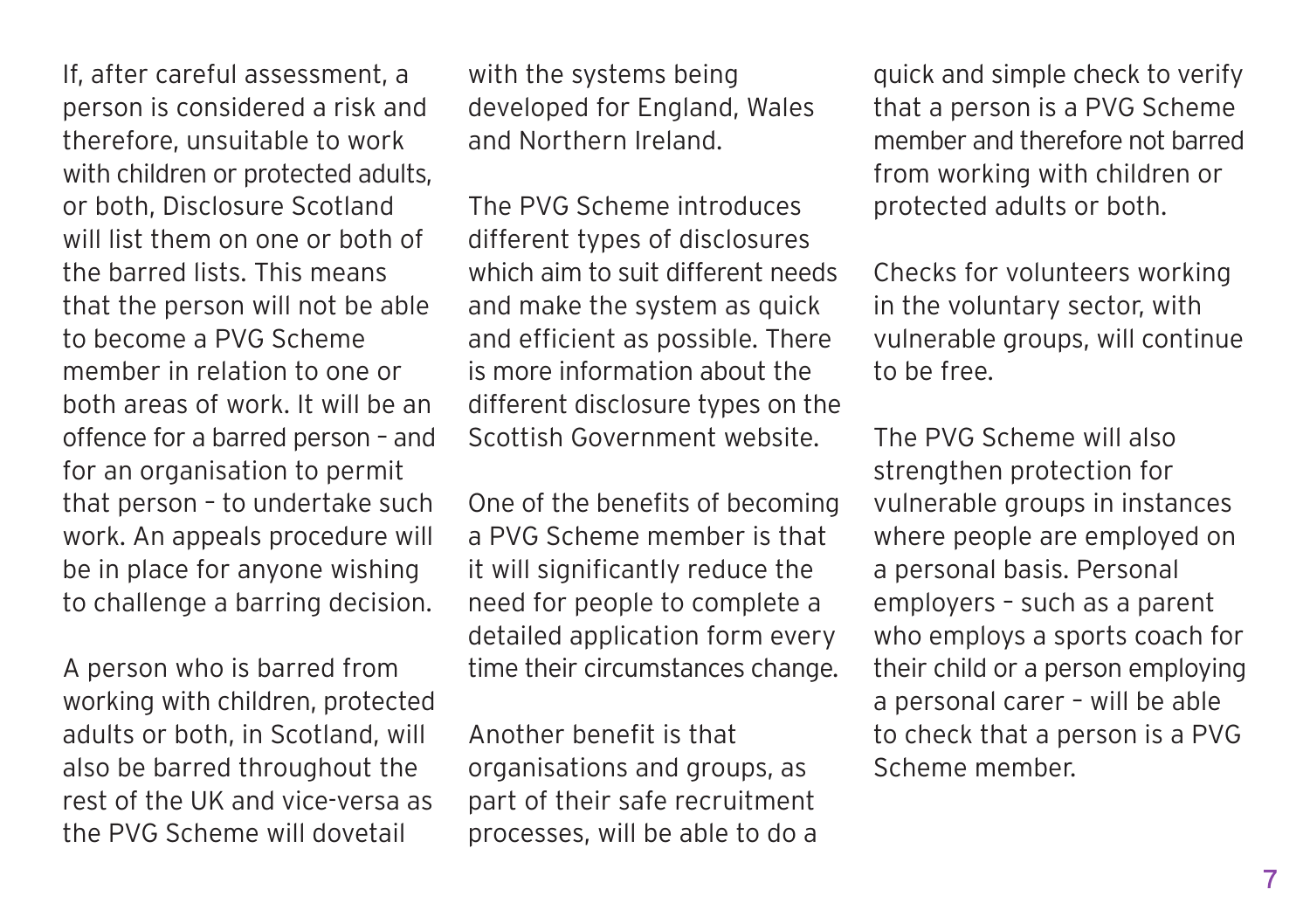# **5. WHEN WILL THE PVG SCHEME GO LIVE?**

The PVG Scheme is expected to go live in 2010 and, at the time of publication, the exact date is still to be confirmed by the Scottish Government.

> After go live, it is expected to take four years to phase in the PVG Scheme.

> During the first year after go live, the PVG Scheme will only be available to those who are joining the vulnerable groups' workforce for the first time, moving posts or whose circumstances have changed. Applications to join the scheme will continue to be made and responded to on paper.

> Around one year after go live, the new secure, electronic PVG

Scheme system will become available which means that organisations, groups and individuals will be able to interact with the scheme online.

Shortly after the electronic system goes live it is expected that existing members of the vulnerable groups' workforce will begin to join the PVG Scheme. This is expected to take three years and will be planned and phased in partnership with groups and organisations to minimise any administrative burden.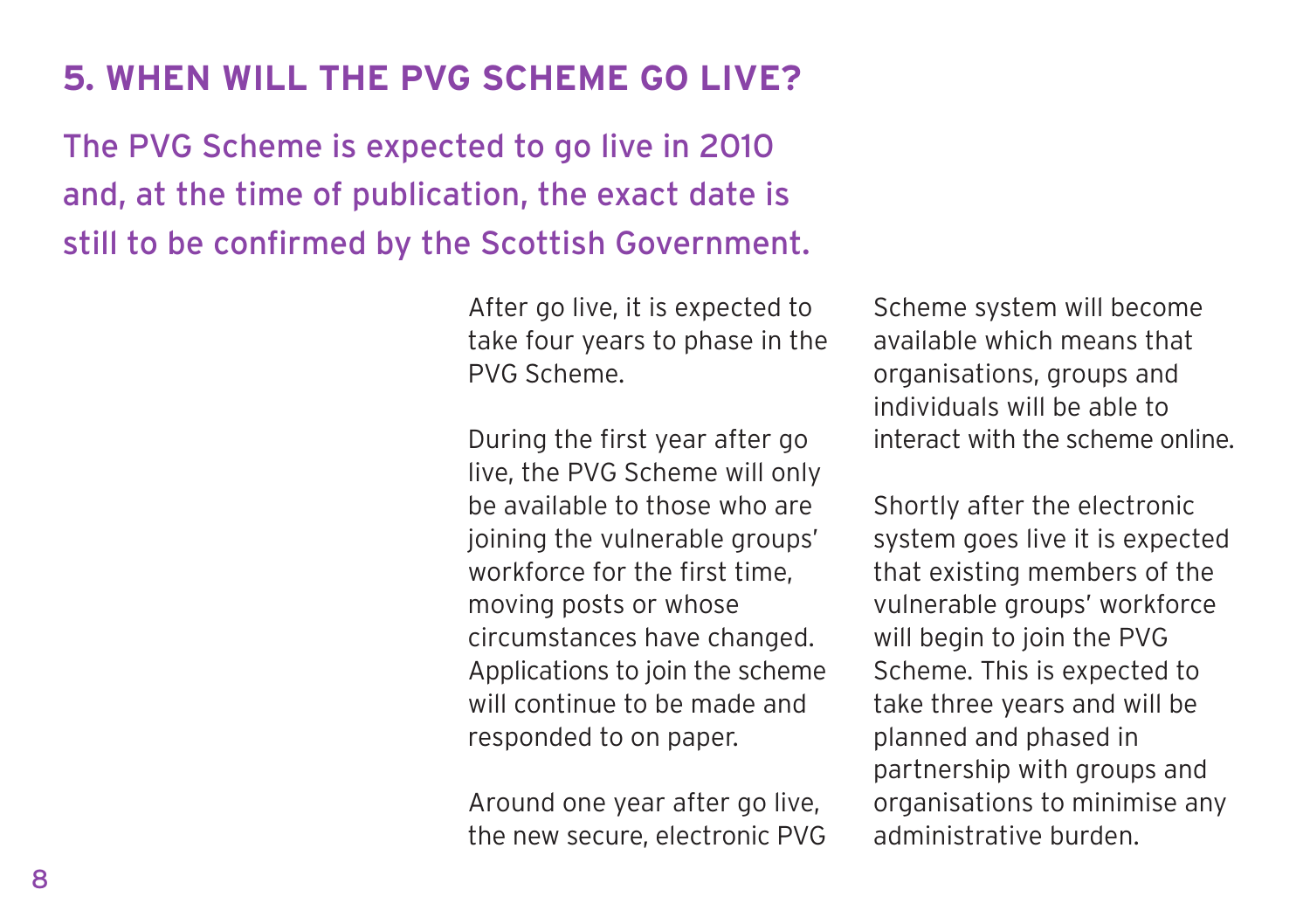### **6. WHAT HELP WILL BE AVAILABLE?**

A co-ordinated and comprehensive package of information, guidance and training materials will be available in the run up to, and after, go live. This will be supported by a series of information and training events.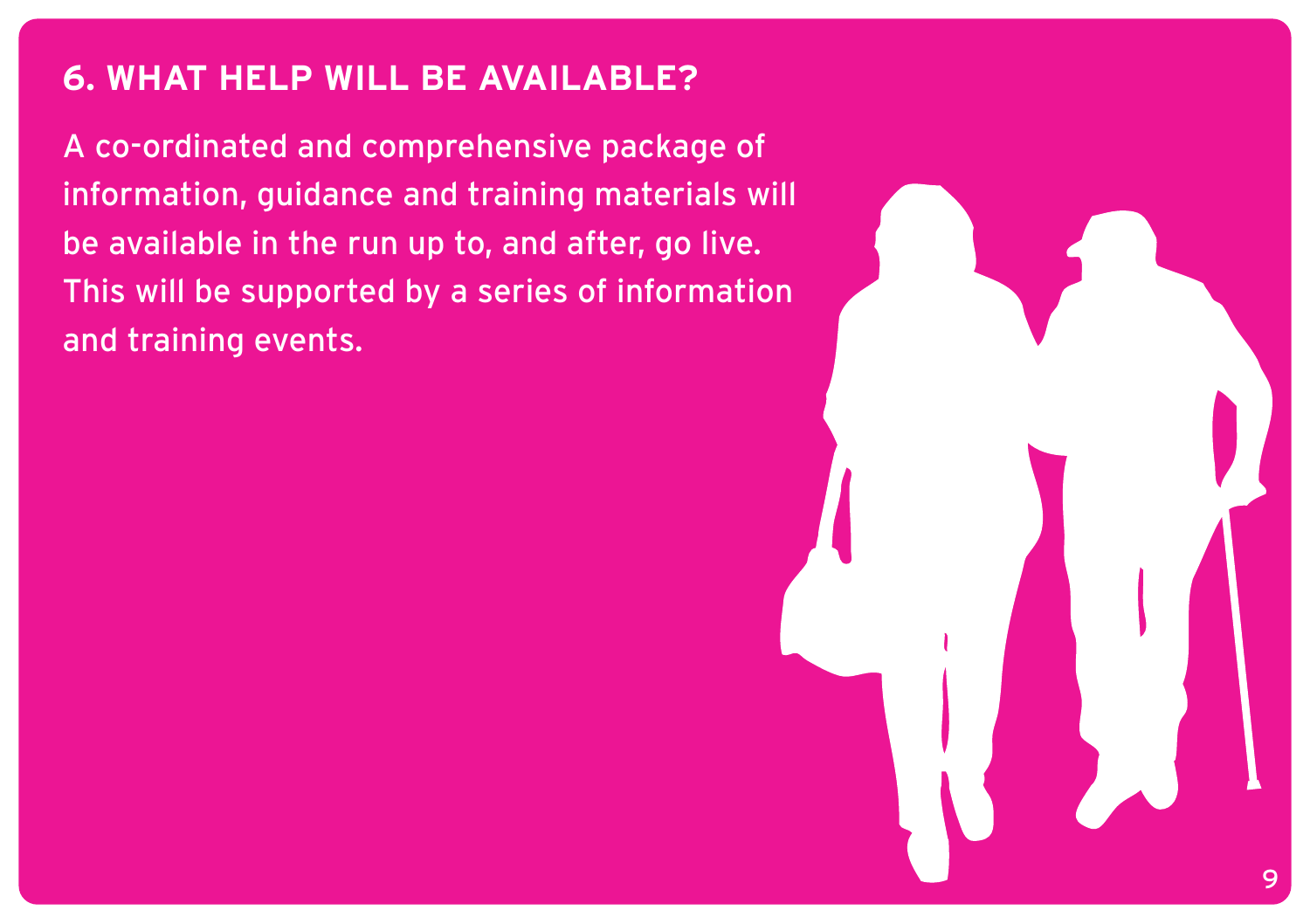## **7. WHAT CAN ORGANISATIONS AND GROUPS DO TO PREPARE?**

As well as keeping up to date with progress, activities and events by visiting the websites listed at the end of this booklet, organisations and groups can do the following.

**–** Ensure that appropriate safe recruitment, child and/or adult protection policies and procedures are in place. While this will be standard for large organisations, it may not be for some small organisations and groups. There are various publications on safe recruitment.

#### Safer Recruitment Through Better Recruitment Guidance – The Scottish Government

http://www.scotland.gov.uk/Publications/2007/03/13154149/0

Safer Pre and Post Employment Checks – NHSScotland http://www.show.scot.nhs.uk

Safer Recruitment for Safer Services – Care Commission http://www.carecommission.com

**–** Keep a list of the posts (paid and unpaid) which require an enhanced disclosure check and a note of when the people in the posts were last checked. This may be useful when determining who should become a PVG Scheme member when the three year process of retrospectively checking the existing workforce begins.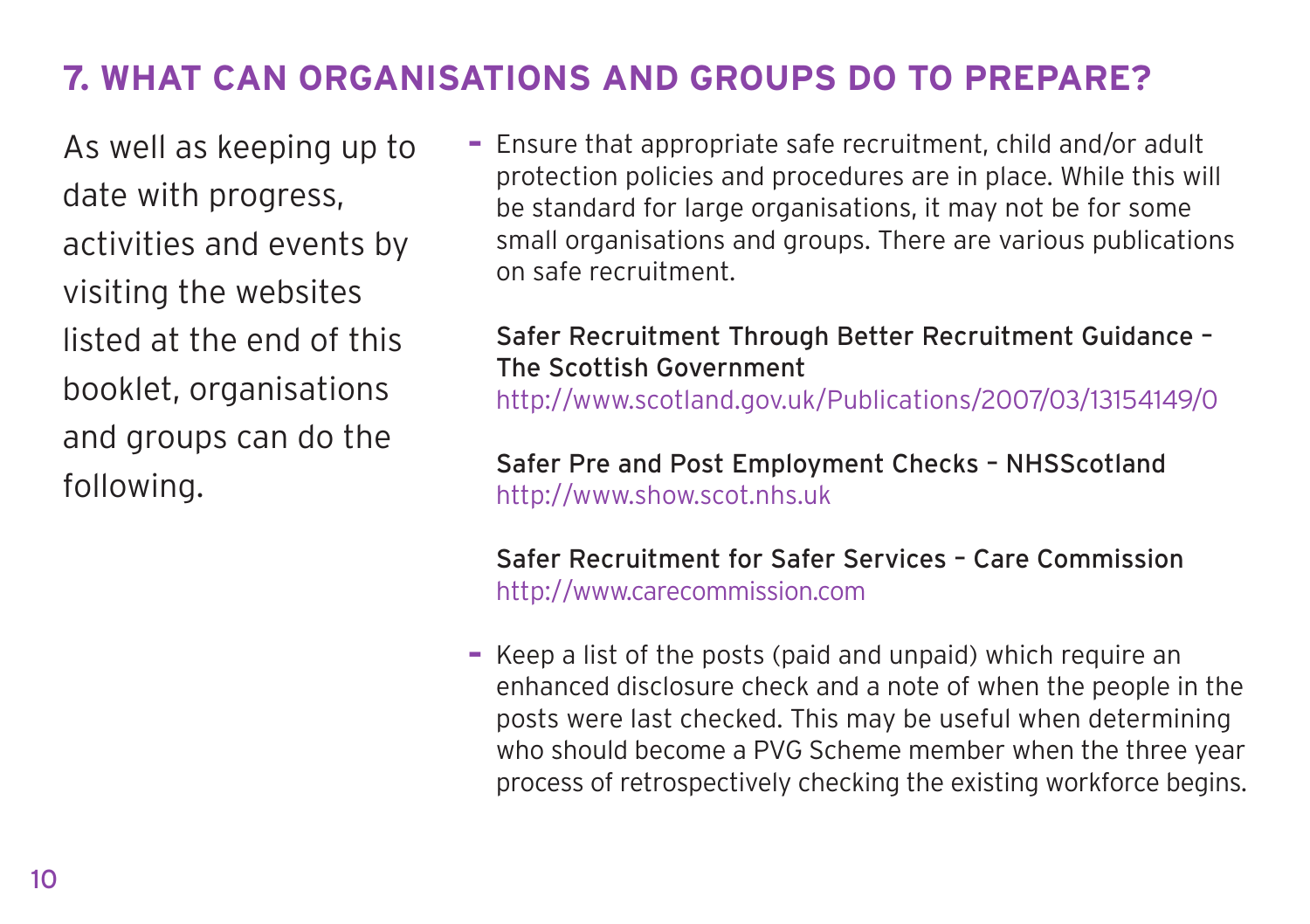**–** If registered with Disclosure Scotland, ensure that their list of countersignatories is kept up to date as under the PVG Scheme, applications will still require to be countersigned. To update or verify a current list of signatories, please send an email from the registered person (the lead signatory) to dscompliance@scro.pnn.police.uk stating your registered body code and listing your signatories.



## **8. USEFUL WEBSITES**

- **–** Scottish Government, PVG Scheme http://www.scotland.gov.uk/ [Topics/People/Young-People/](http://www.scotland.gov.uk/Topics/People/Young-People/children-families/pvglegislation) children-families/pvglegislation
- **–** Disclosure Scotland [http://www.disclosurescotland.](http://www.disclosurescotland.co.uk) co.uk/
- **–** Central Registered Body in **Scotland** <http://www.crbs.org.uk/>
- **–** Apex Scotland [http://www.apexscotland.](http://www.apexscotland.org.uk) org.uk/